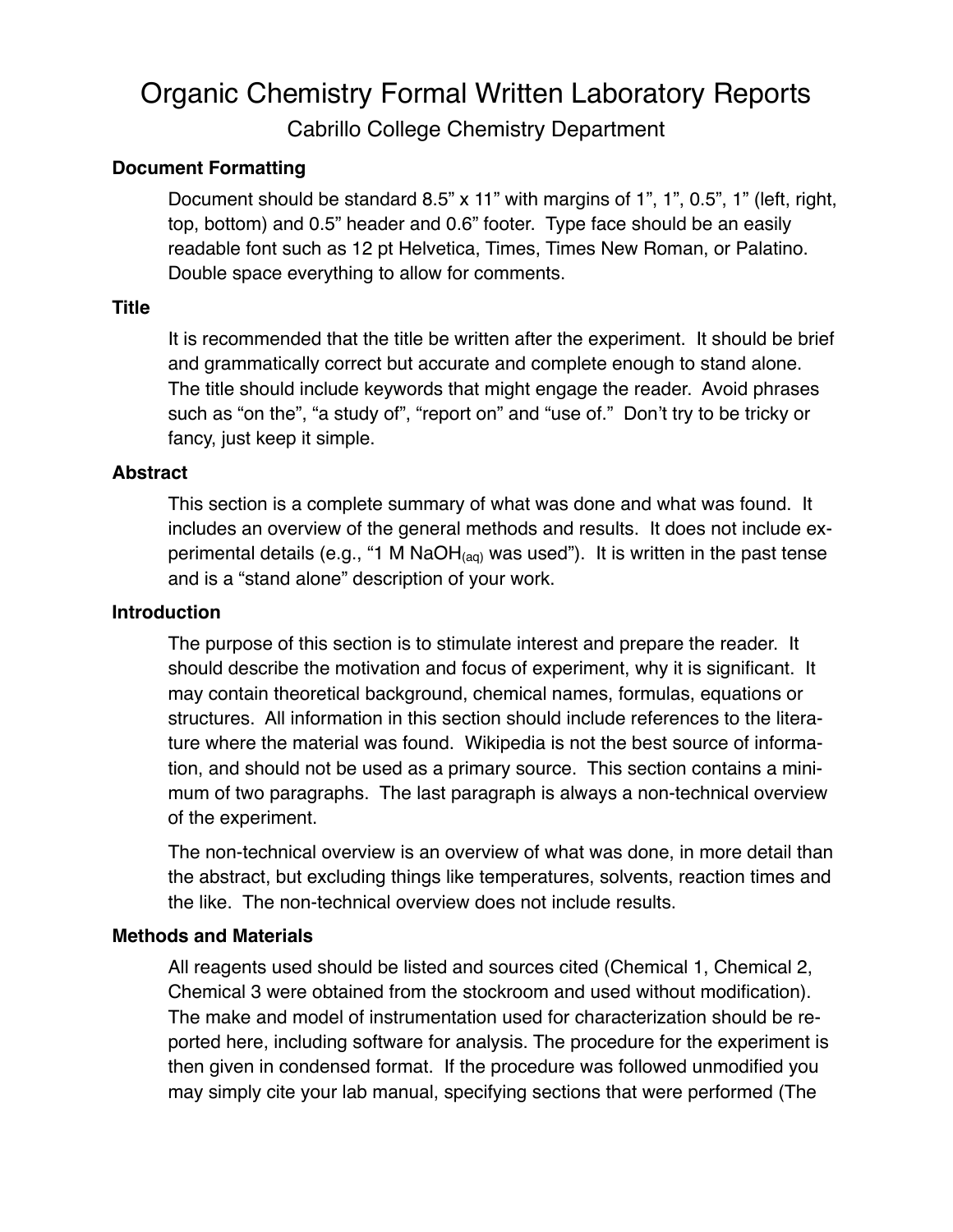procedure in Pavia et. al.<sup>ref #</sup> was followed without modification). Any deviations, additions or omissions to the reference procedure must be clearly stated here. The experiments designed by individual students must be described in a separate paragraph.

Your Mel-Temps are Mel-Temp II by Barnstead/Thermolyne model 1001 with a Fluke 51 K/J digital thermometer. The IR instrument is a Nicolet Avatar 360 FTIR ESP with Omnic 8 software by Thermo Fisher Scientific.

An example of what this section should look like is given below. We do not have all of this instrumentation, this is only for example.

Bromobenzene, magnesium turnings, anhydrous diethyl ether, 6  $\underline{M}$  $\text{HCl}_{\text{(aq)}}$ , and petroleum ether were obtained from the chemistry stockroom and used without modification. Melting points were determined using a Barnstead/Thermolyne Mel-Temp II model 1001 equipped with a Fluke 51 K/J digital thermometer. Infrared spectra were obtained on a Perkin-Elmer 1600 Series FTIR. <sup>1</sup>H-NMR and <sup>13</sup>C-NMR were obtained on a Bruker AC250 250 MHz NMR equipped with a quad nucleus probe, and in some cases on a Varian Unity500+ 500 MHz NMR. Chemical shifts are reported relative to tetramethylsilane in  $\delta$  ppm. <sup>11</sup>B-NMR spectra were obtained on a Bruker AC250 250 MHz NMR equipped with a quad nucleus probe. <sup>11</sup>B-NMR chemical shifts are reported relative to  $BF_3-OE_2$  in  $\delta$ ppm. Purity of the materials synthesized, unless noted otherwise, was assessed solely through 1H-NMR.

Fifteen milligrams of magnesium turnings (6.43 mmols) were placed into a 20-mL round bottom flask. The flask was fitted with a magnetic stir bar, a Claisen head with rubber septa, and drying tube. A solution of Bromobenzene (1.01 g, 6.43 mmols) in anhydrous diethyl ether (4.0 mL) was added to the stirred reaction flask via syringe dropwise. Addition of bromobenzene/diethyl ether solution was maintained at a rate to produce a steady reflux of the reaction mixture. After addition of bromobenzene/ diethyl ether solution, the reaction was allowed to cool to room temp. A solution of benzophenone (1.09 g, 5.98 mmols) in anhydrous diethyl ether (2 mL) was added rapidly via syringe. The reaction was allowed to stir for 20 min. The reaction mixture was quenched with  $\text{HCl}_{(aq)}$  (6.0 mL). The resulting biphasic system was separated using a separatory funnel, and the aqueous phase extracted with 10 ml diethyl ether. The ether layers were combined and evaporated to yield a yellow solid/oil mix. The solid was triturated with petroleum ether and filtered to yield the crude triphenylmethanol (1.25 g, 4.80 mmols) as a white powder. The crude material was recrystalized from isopropanol to afford the pure triphenyl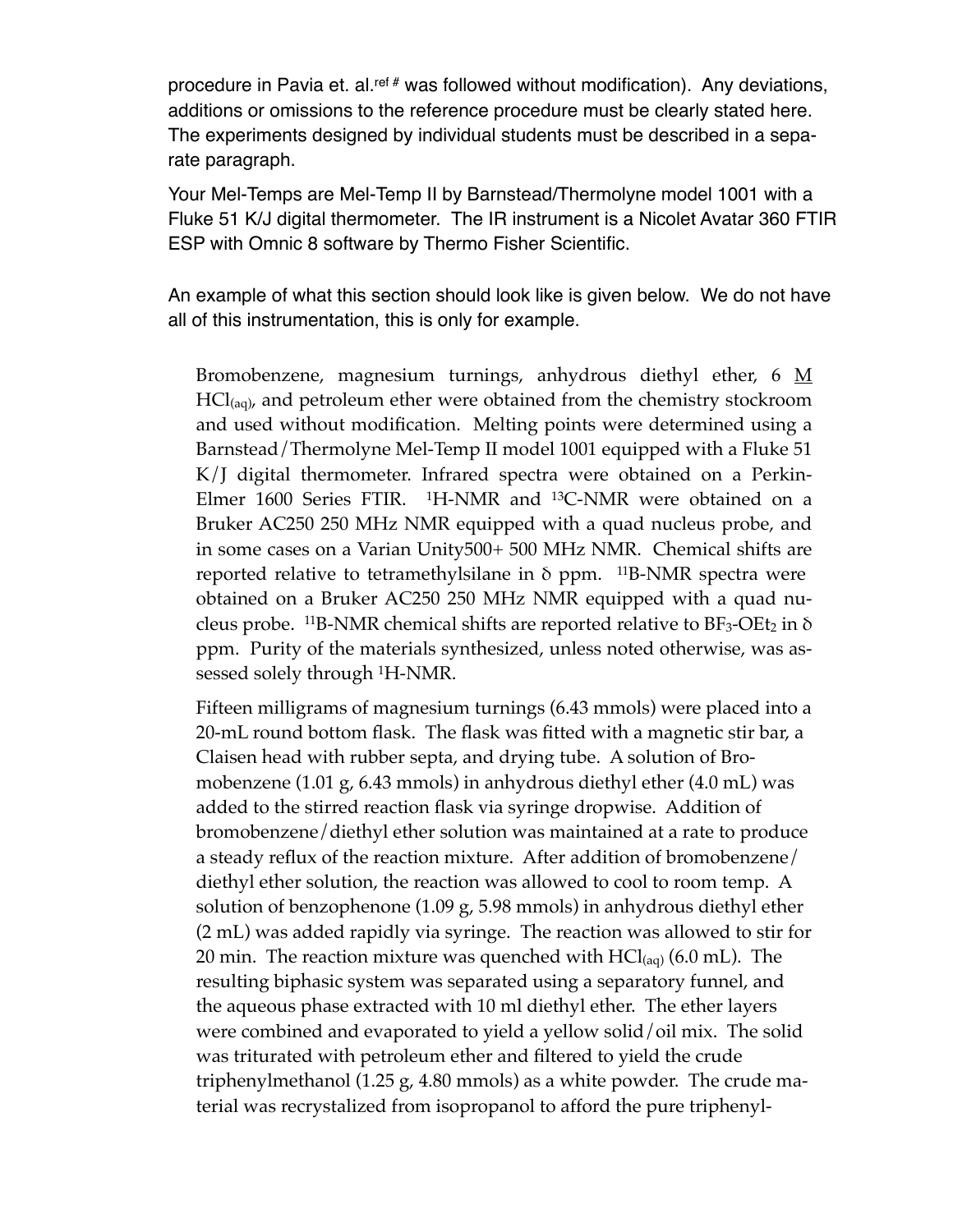methanol. Yield: 1.04 g, 4.00 mmols (67%). Mp. 160.5 – 161.0 oC. FT-IR (Solid, KBr pellet,  $cm^{-1}$ ): xxxxx, xxxxx, xxxxx, xxxxx (where xxxxx are the important wavelengths for characterization).

#### **Results**

This section includes data tables, graphs and sample calculations. All tables and graphs will have appropriate titles and be a half page in size. The axes of the graphs will be properly labeled including units. Results should be summarized in text as well as tables. I know it's redundant, but that's only because our data sets are rather small.

## **Discussion/Conclusion - These may be treated as one or two separate sections**

For organic papers, the first part of the discussion should be about the reaction mechanism. This is not a hard rule. If the mechanism is very small it can be placed in the introduction section. Likewise if there are topics to discuss that could come before the mechanism it is fine to do so.

The mechanism should be broken down into individual reaction steps. Each step should be proceeded by a figure and caption illustrating the step. The text should then explain what is taking place. The figures can be hand drawn, as can the caption headings. Computer drawn images are really nice but take a long time to master. There are a number of free applications for Macs and PC's that will allow you to draw molecules, however I would rather have you focus on other areas of the report and simply draw the reaction diagrams by hand. Just leave space for the figures in the text and add them afterwards.

In addition to the mechanism the discussion section is generally where the results section is thoroughly integrated to produce sound conclusions. Critical thinking is employed to analyze the results and deduce valid conclusions. In organic chemistry this section should include a discussion of any experimental difficulties, errors, or questions. It may also include answers to lab manual questions. In fact I would recommend looking at the lab manual questions and using them as an outline with which to construct this part of the discussion.

The Conclusion section is very brief, usually a single paragraph. Most often I think of this as a restatement of the abstract. Don't just copy the abstract however. The conclusion should reaffirm what was done and what was found. Sometimes, comments regarding future experiments may be appropriate.

#### **Language and Format**

In general, the report is written in the third person, impersonal observer voice. For example, "Ten grams of NaOH was weighed", **not** "I weighed 10 g of NaOH."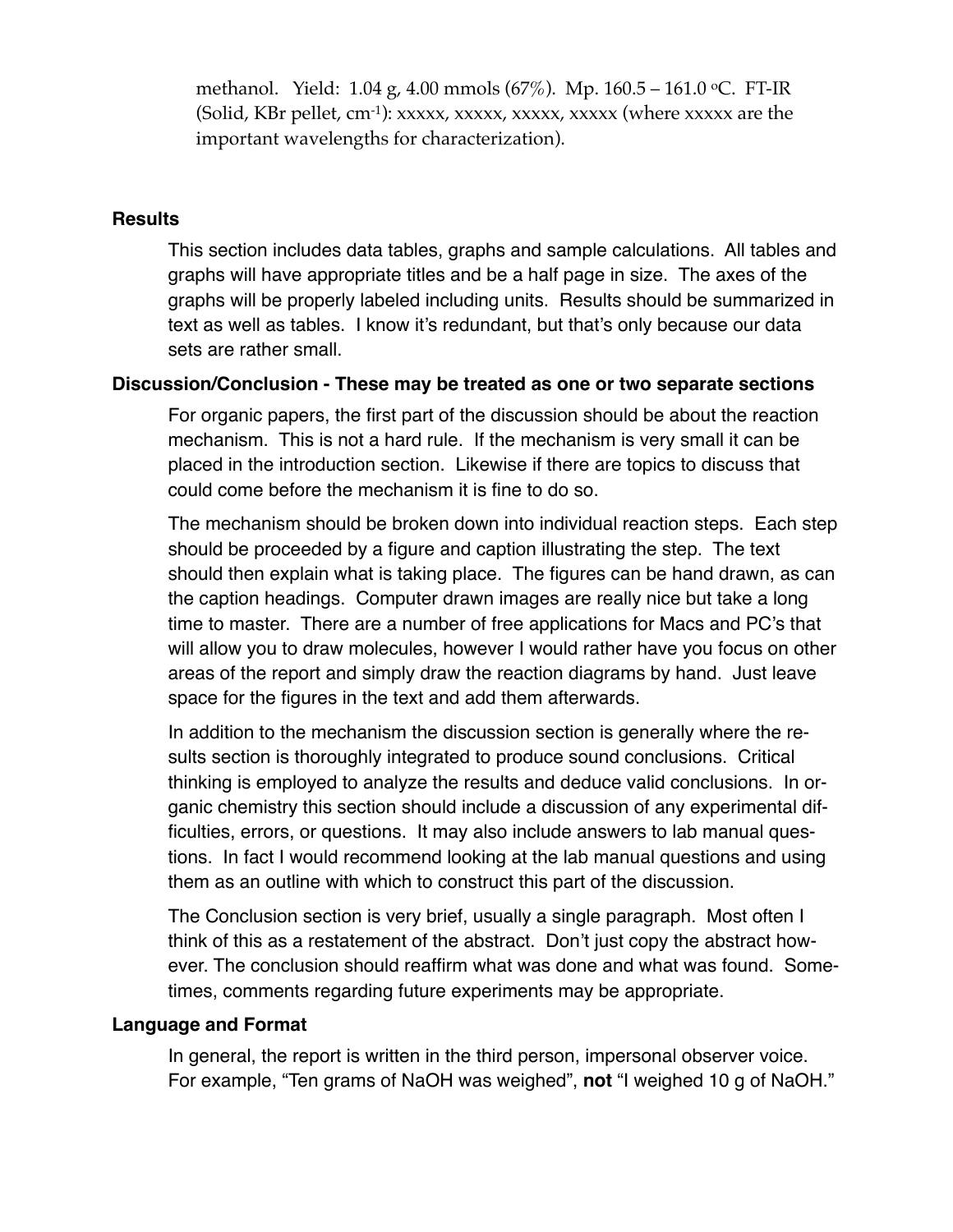Using "we" or "I" in a lab report is very rare, it only pertains to comparison with others' results.

Reports should be typed. Equations, calculations and structures can be written by hand even in a type written report. If chemical formulas and equations are not handwritten they must be formatted correctly using the appropriate sub- and superscripts.

## **Figures, Charts, Schemes and Tables**

Graphical images fall into several types: figures, charts, schemes, and tables. Each graphical element should be referred to properly and most often addressed with a caption.

Captions are titled as "Figure 1.", "Chart 5.", "Scheme 7.", or "Table 2." followed by a period and then a description of the item. The caption is generally 2 pt smaller than the body text and indented both left and right of the body paragraph. Each caption is numbered sequentially within that graphical image type. For instance, you may have figures 1 through 8 and then wish to place two tables, which would be table 1 and table 2. The next figure would be figure 9.

A single structure or formula does not need a caption. This is often used when a single molecule is desired to be shown.

Figures are single structures, apparatus illustrations or graphs of reaction data for which the caption is placed below. Single mechanistic steps can be either figures or schemes, however most journals generally refer to them as figures.

Charts are collections of structures for which the caption is placed below.

Schemes show action such as full reaction mechanism or flow chart for which the caption is placed below.

Tables are collections of data or results for which the caption is placed at the top of the table.

#### **References**

References can be done either as footnotes or endnotes. References are cited within the text differently depending on the specific Journal. We will use a superscripted number directly following the information cited. This can be midsentence<sup>1</sup> or at the end of the sentence.<sup>2</sup> The references should be sequential in order of use, however a reference can be used more than once. For instance, after using a reference in the introduction as reference 3, it is okay to invoke reference 3 again in the discussion even though the next unique reference may be 9. Reference formats depend on the type of information referenced as illustrated below.